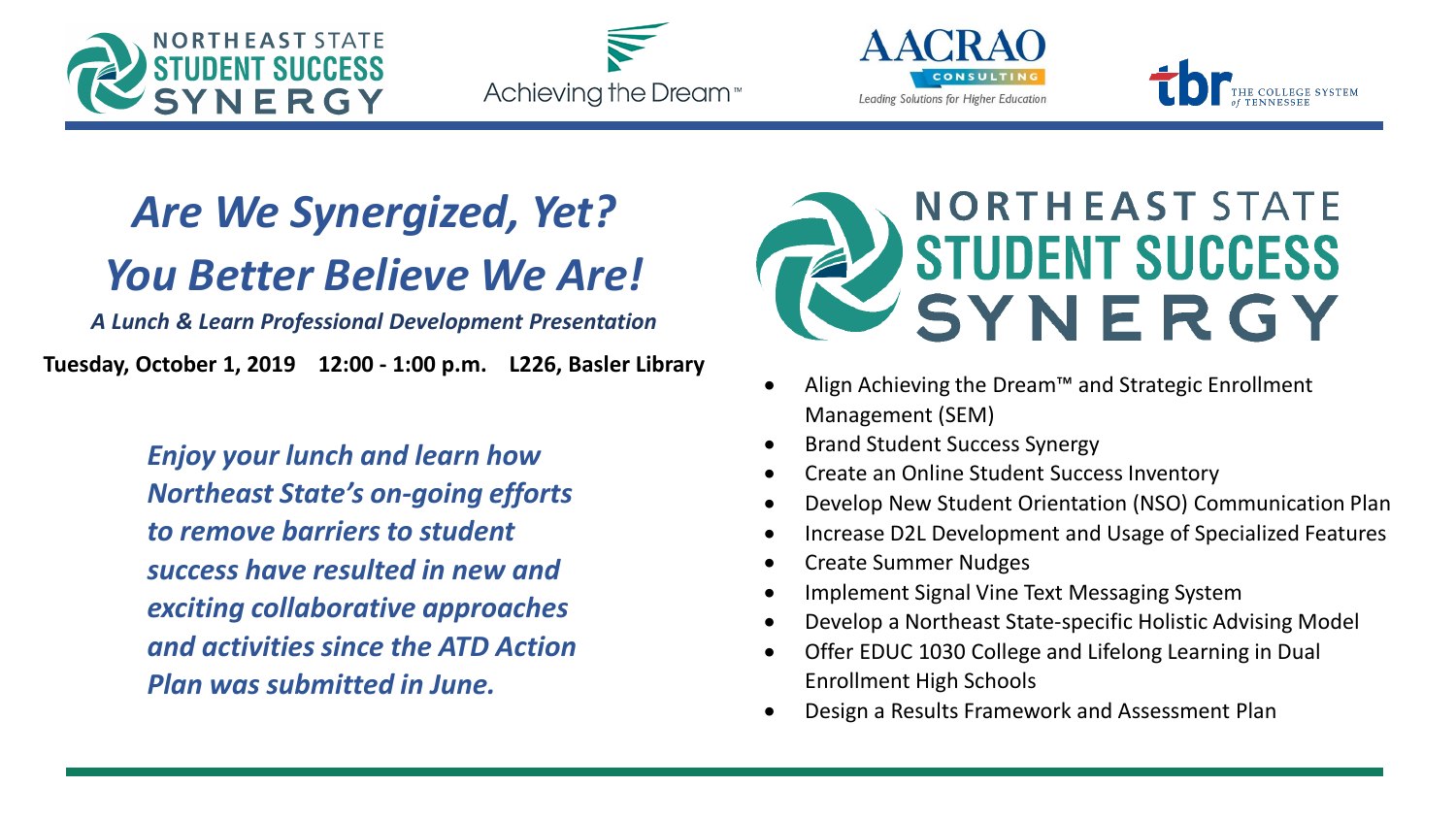







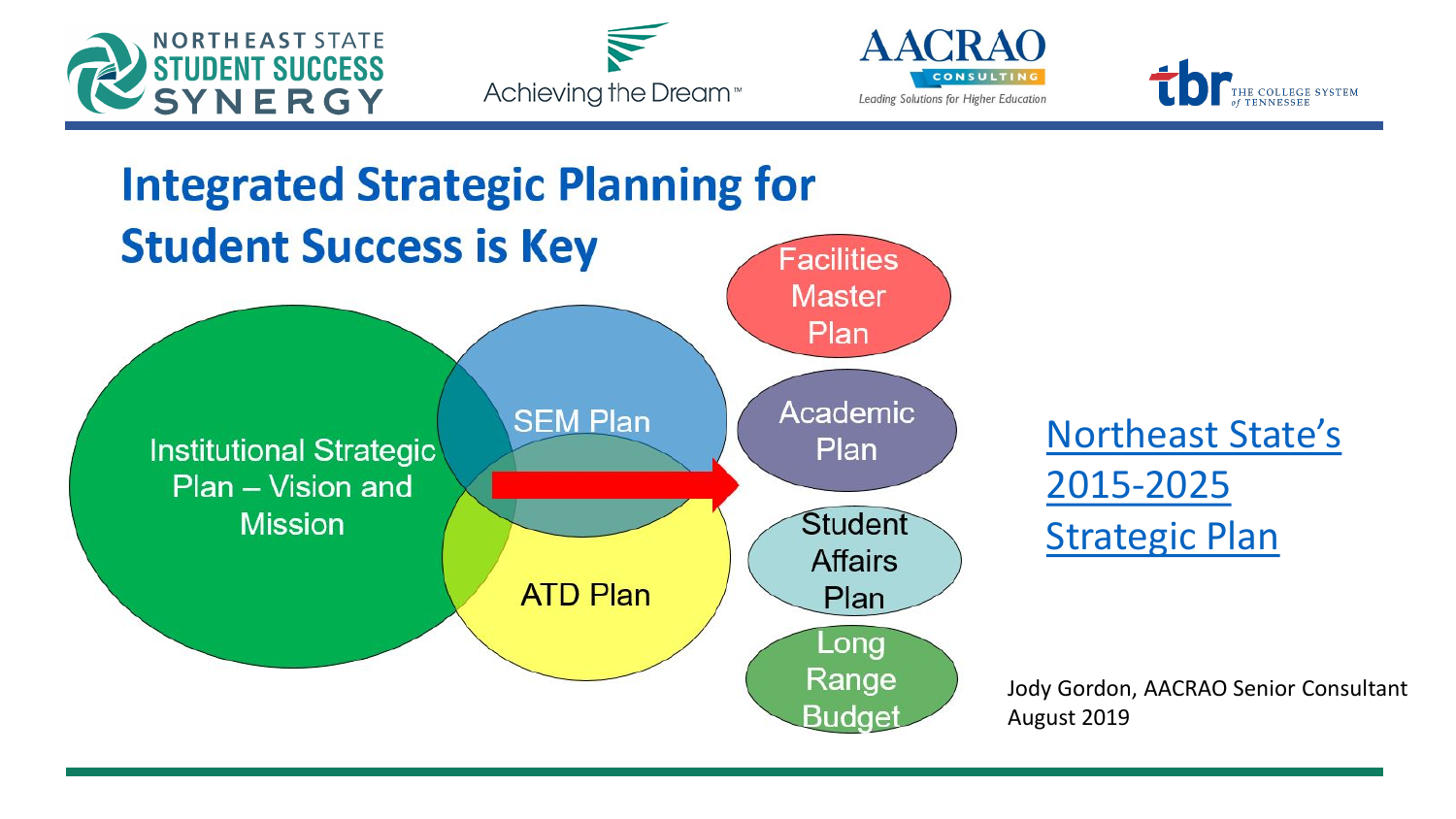







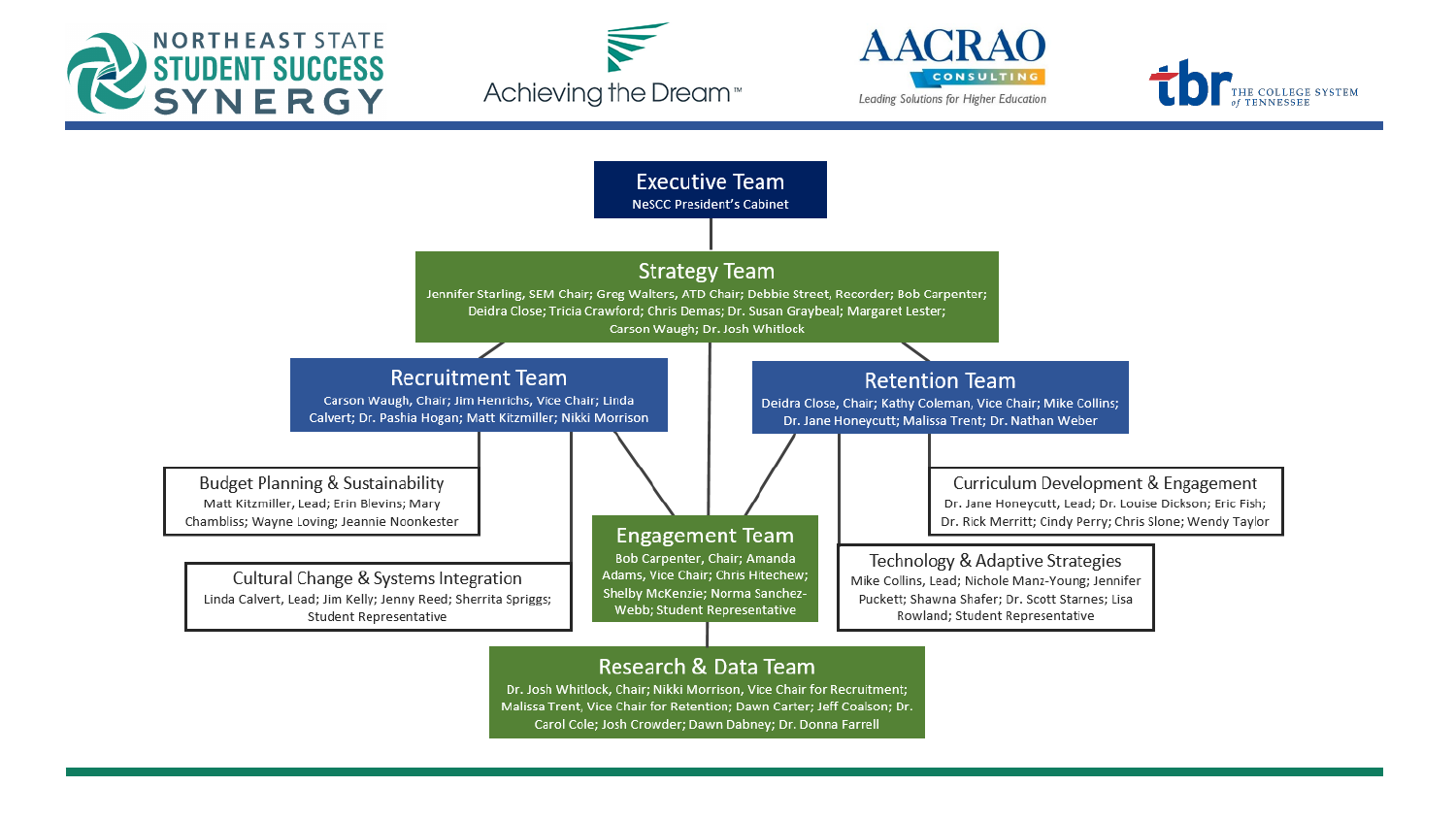









Contact [synergy@NortheastState.edu](mailto:synergy@NortheastState.edu) for more information.

Student Success Synergy is an on-going effort designed to remove barriers to student success at Northeast State. Creating Student Success Synergy necessitates integration of the ATD, Quality Enhancement (QEP), and Strategic Enrollment Management (SEM) plans with the College's renewed commitment to provide clear and timely communications to students across all populations. This collaborative approach is designed to produce multiple positive outcomes. Centralization of the development of these positive outcomes is essential to increase student success at the College.

[www.NortheastState.edu/Synergy](https://www.northeaststate.edu/About/Student-Success-Synergy/)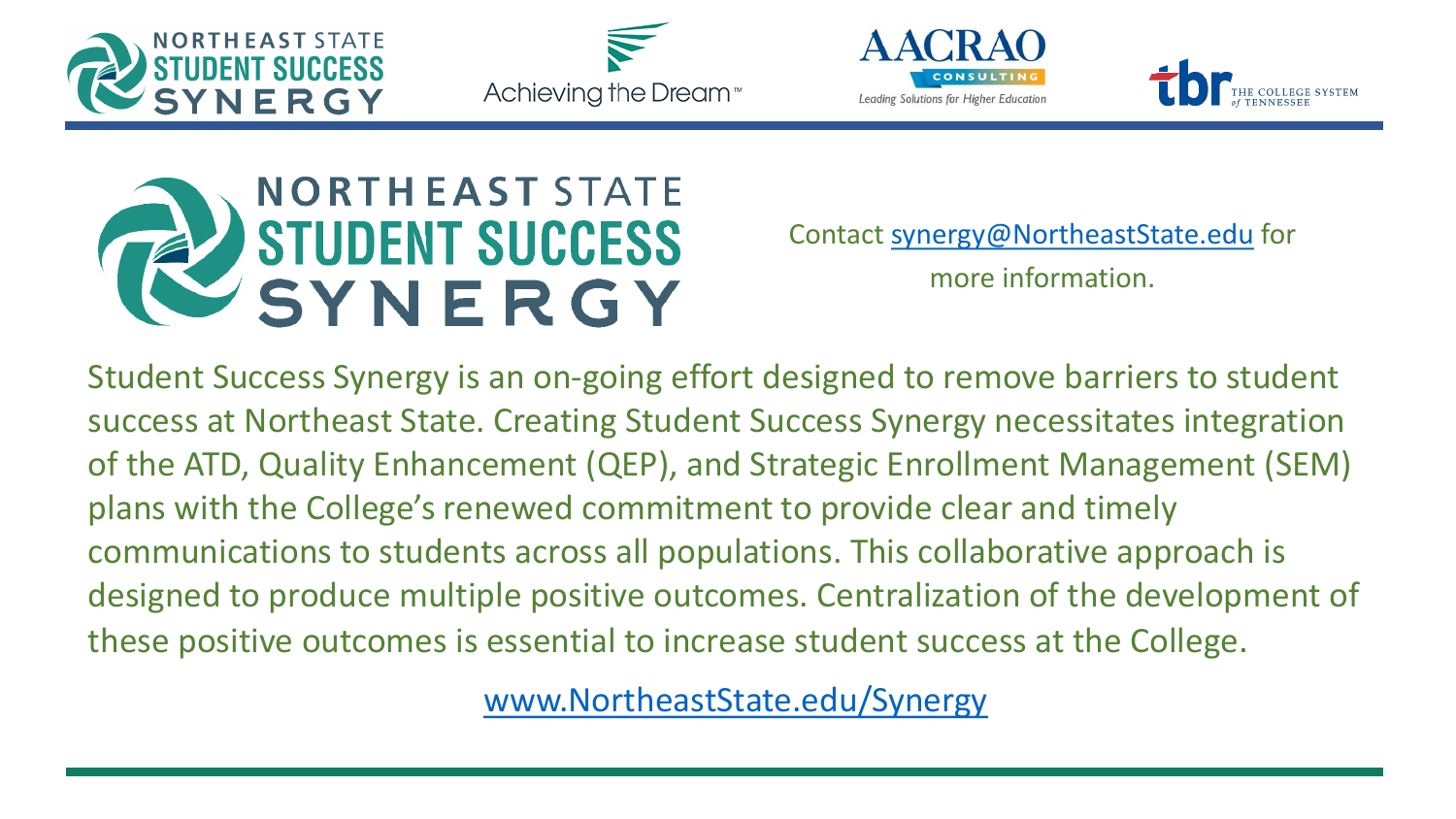







# **NORTHEAST** STATE

#### **Student Success Inventory**

#### Filter by Category



Student Success Synergy exists to make it possible for students to realize academic success, personal growth, and economic opportunity. The College inventoried its current programs and processes to refine methods and to develop additional strategic practices to help students prosper.

Over 280 programs, services, events, and campaigns were found that benefit Northeast State students, their families, and their communities. Visit the link below to search the Student Success Inventory database for program descriptions and sponsoring departments.

#### [www.NortheastState.edu/SSI](https://apps.northeaststate.edu/synergy/)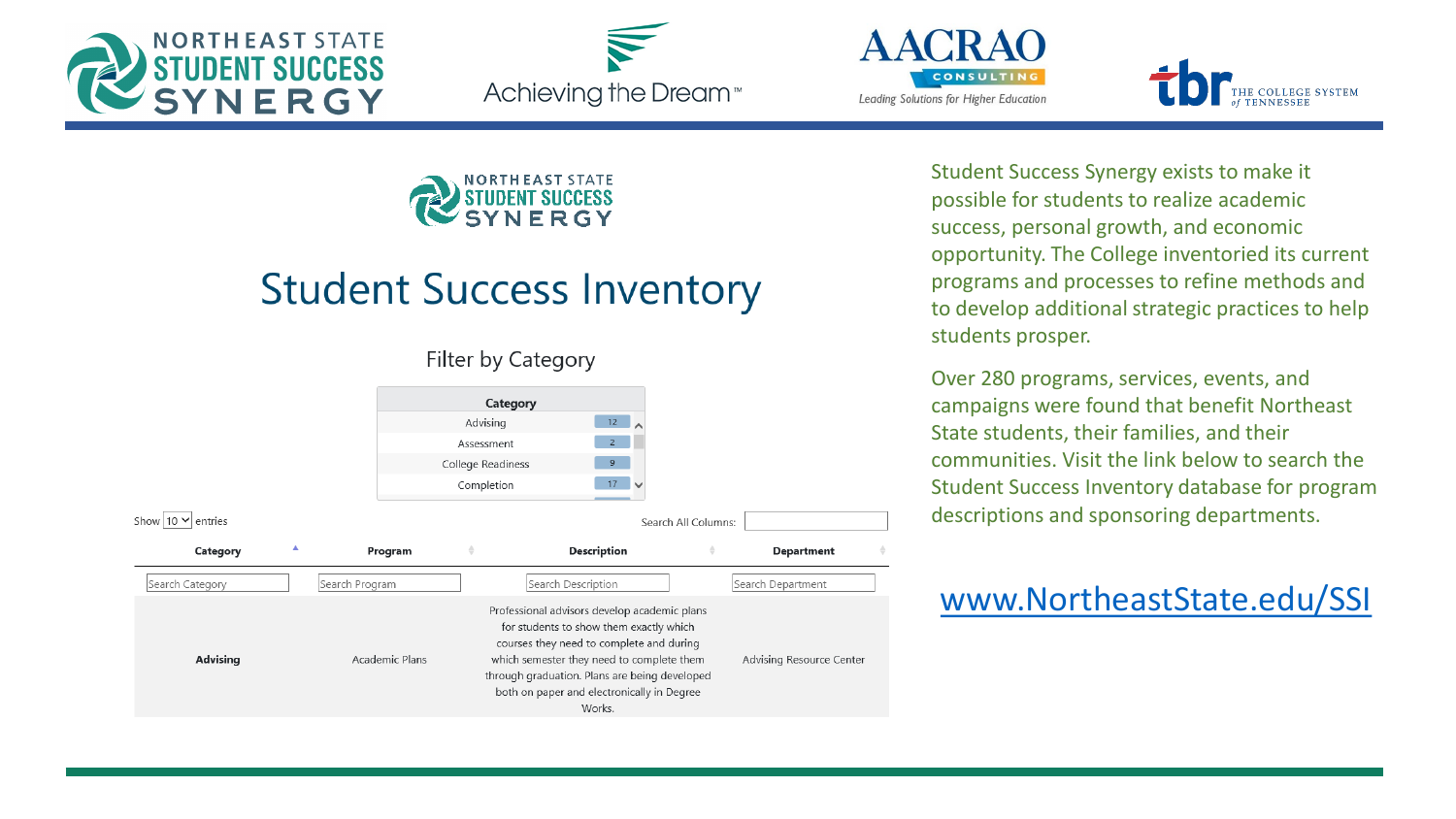







# **New Student Orientation Communication Plan for New Students**

- Fees due date, start of classes, how to purchase required course materials, download mobile app
- Tutoring via The Learner Center
- Review Online Orientation information
- Mandatory advising, making an appointment with Academic Advisor
- File FAFSA starting October 1
- Reminder to file FAFSA
- Reminder about tutoring services
- Dropping a class and financial aid implications, TN Promise implications, etc.
- Priority Registration date, making an appointment with Academic Advisor reminder
- How to schedule classes via College Scheduler
- Reminder to register for Spring classes EARLY!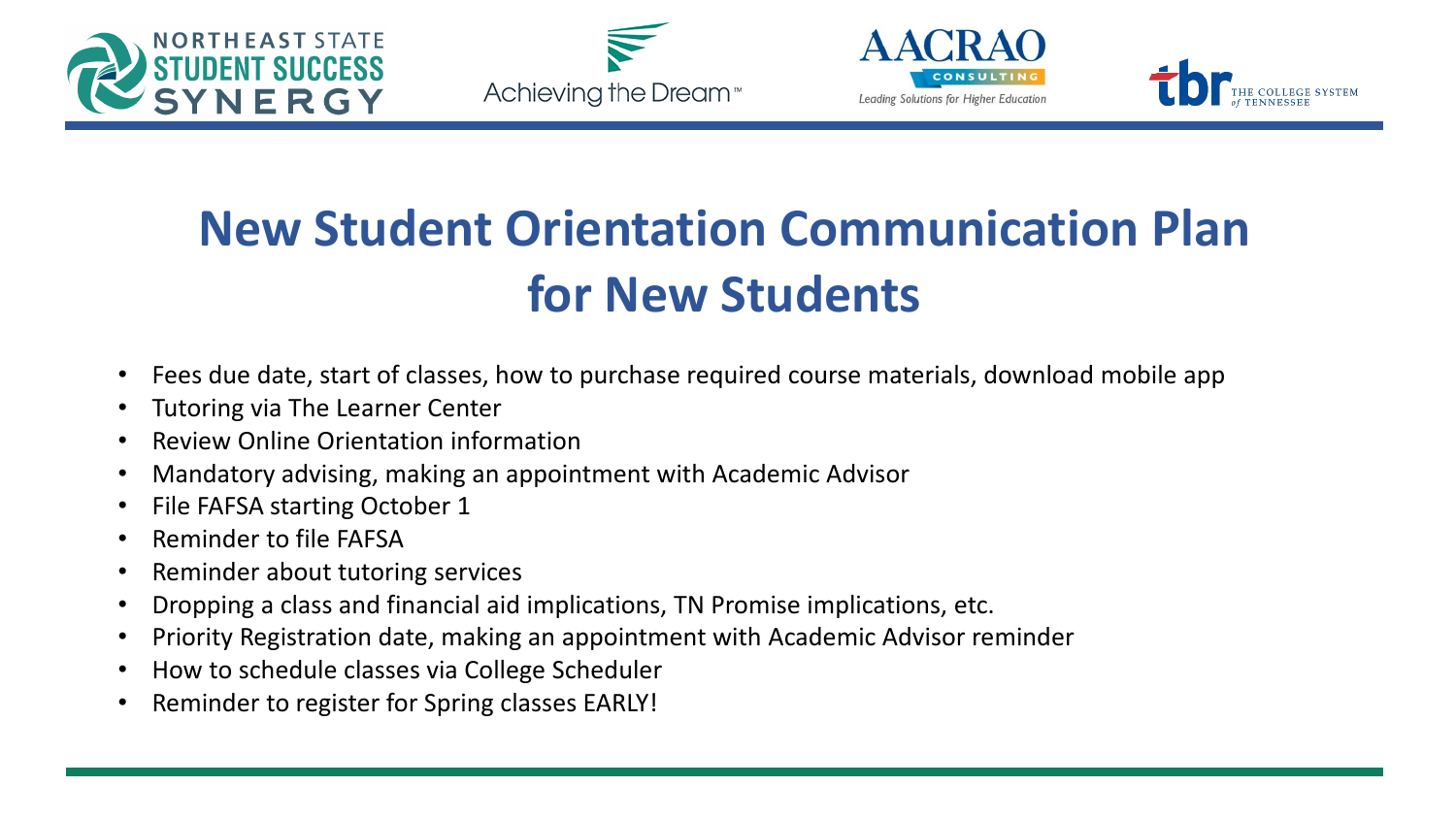







### **D2L Development and Usage of Specialized Features**

#### Convocation

Center for Teaching and Learning (CTL) staff provided eight **(8)** faculty development workshops to encourage increased usage of D2L:

- Two sessions on *Accessibility*: 29 faculty attended
- *Hidden Gems in D2L*: 19 faculty attended
- 
- *Best Practices in D2L*: 23 faculty attended
- *Best Practices for Teaching Online*: 19 faculty attended
	- *Turning Discussion Posts into Conversations*: 8 faculty attended
- *ITV Teaching and Learning*: 7 faculty attended
- *Yuja Updates*: 23 faculty attended
	-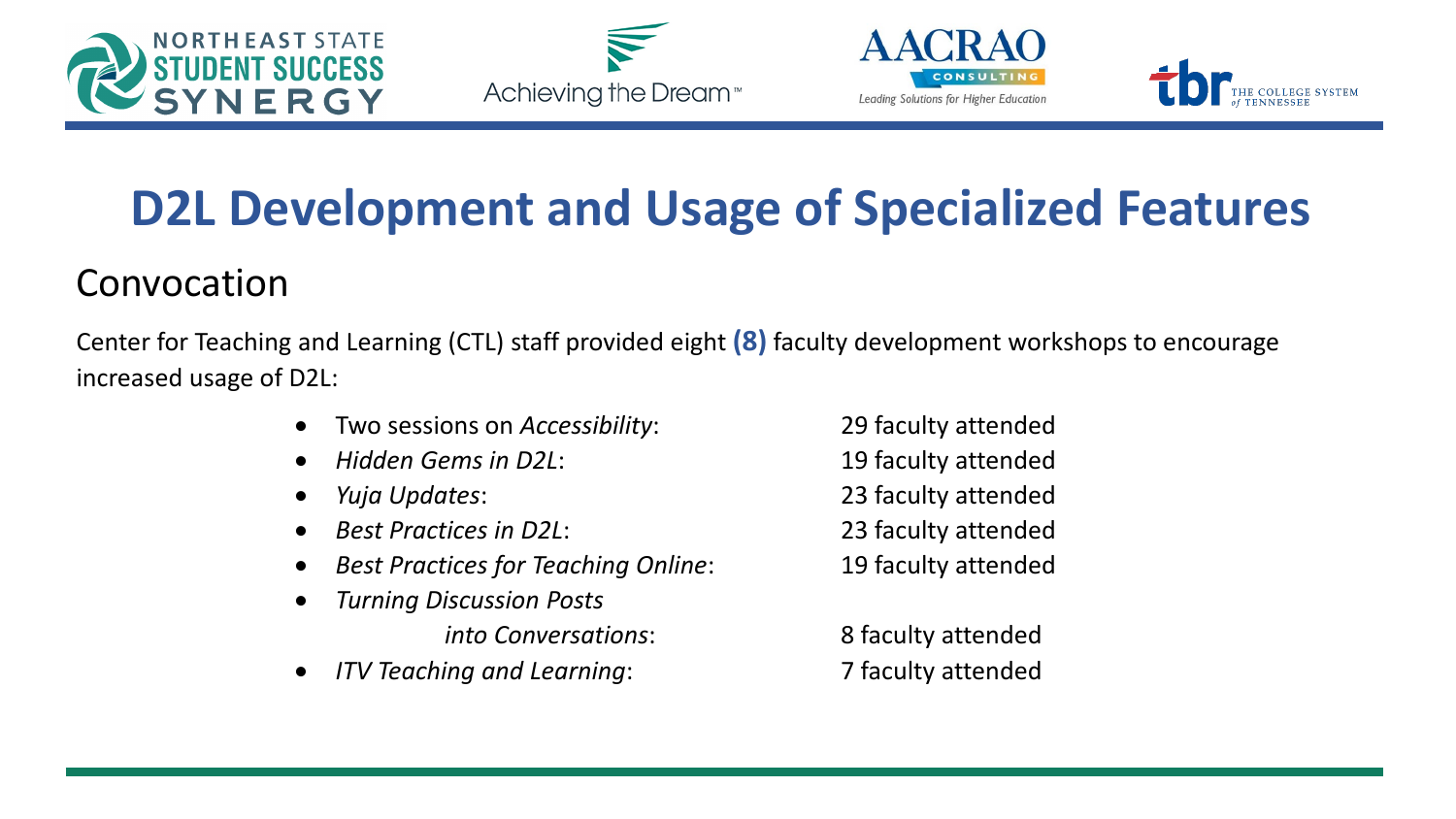







### **D2L Development and Usage of Specialized Features**

#### Fall 2019

- *Hidden Gems in D2L Encore*: 6 faculty attended
- *Gradebooks and Quizzes*: 4 faculty attended
- *Assignments and Discussion Tools*: 4 faculty attended
- 
- 
-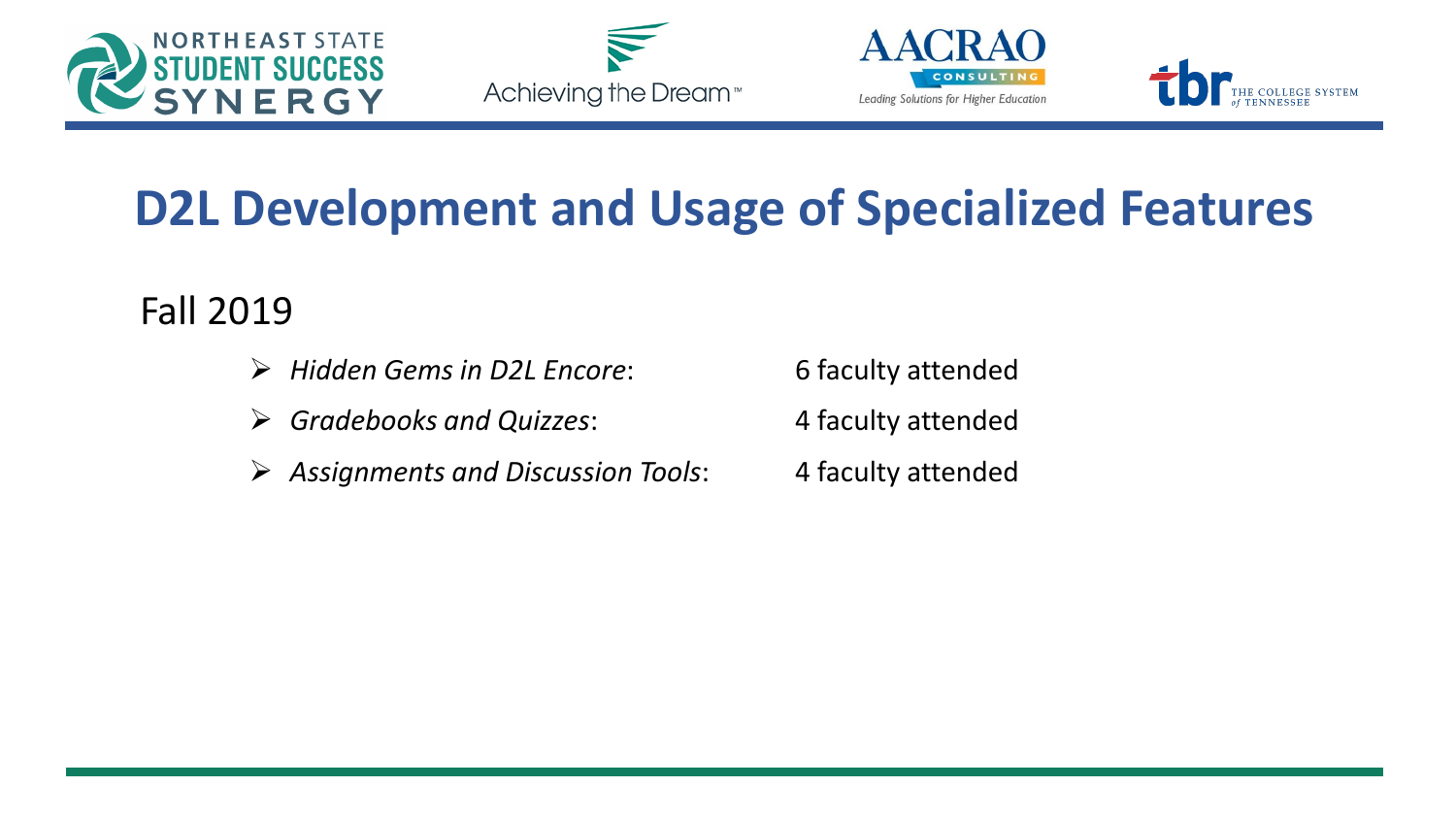







### **D2L Centralization of Program Information**

Academic Computing has created the following D2L sites to encourage faculty and student use:

- *The Honors Experience* All honors-eligible students are enrolled in this D2L site, which includes information provided by the AVP for Teaching Excellence and Academic Services and all honors faculty via video.
- *Online Teaching and Learning* All full-time and adjunct faculty are enrolled in this course where information from faculty development workshops is stored, as well as helpful information from faculty.
- *The Learning Center* a D2L site is currently under construction, and all Northeast State students will be enrolled in the site where information regarding tutoring, tutor schedules, and TLC workshop schedules will appear.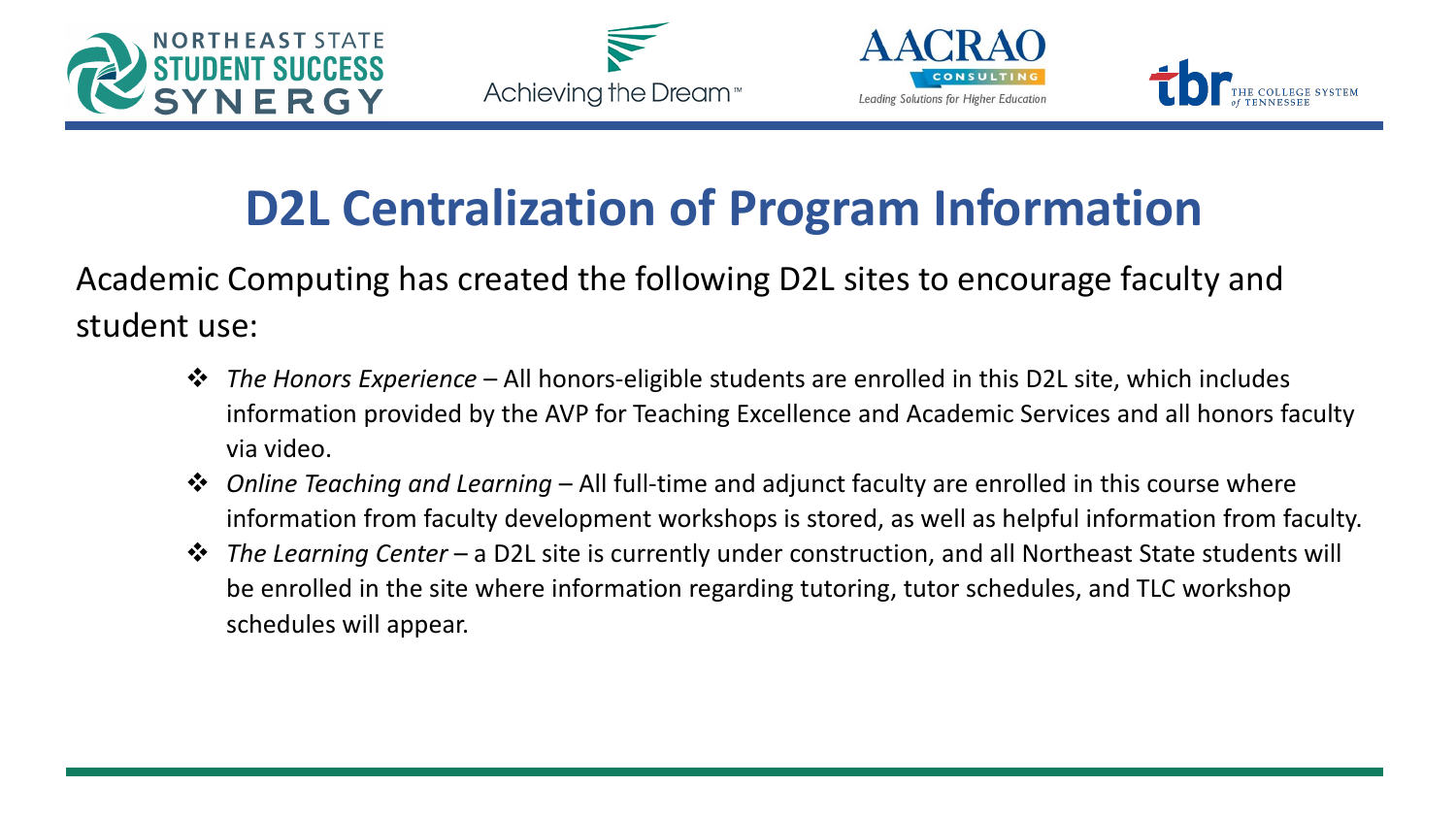







### **Summer Nudges**

- [The Niswonger](http://www.niswongerfoundation.org/) Foundation was founded in 2001 by businessman and philanthropist Scott M. Niswonger. The Foundation's goal is to help prepare students in East Tennessee's rural school systems for the increasingly rigorous education necessary to compete for 21st century jobs.
- Northeast State paired up with Niswonger's College and Career Advising team to discuss supplemental nudges to participants throughout the summer months. (June 1<sup>st</sup> to mid-September)
- The Niswonger Summer Melt program empowers first generation students, or students of low socioeconomic status, to enroll in postsecondary education.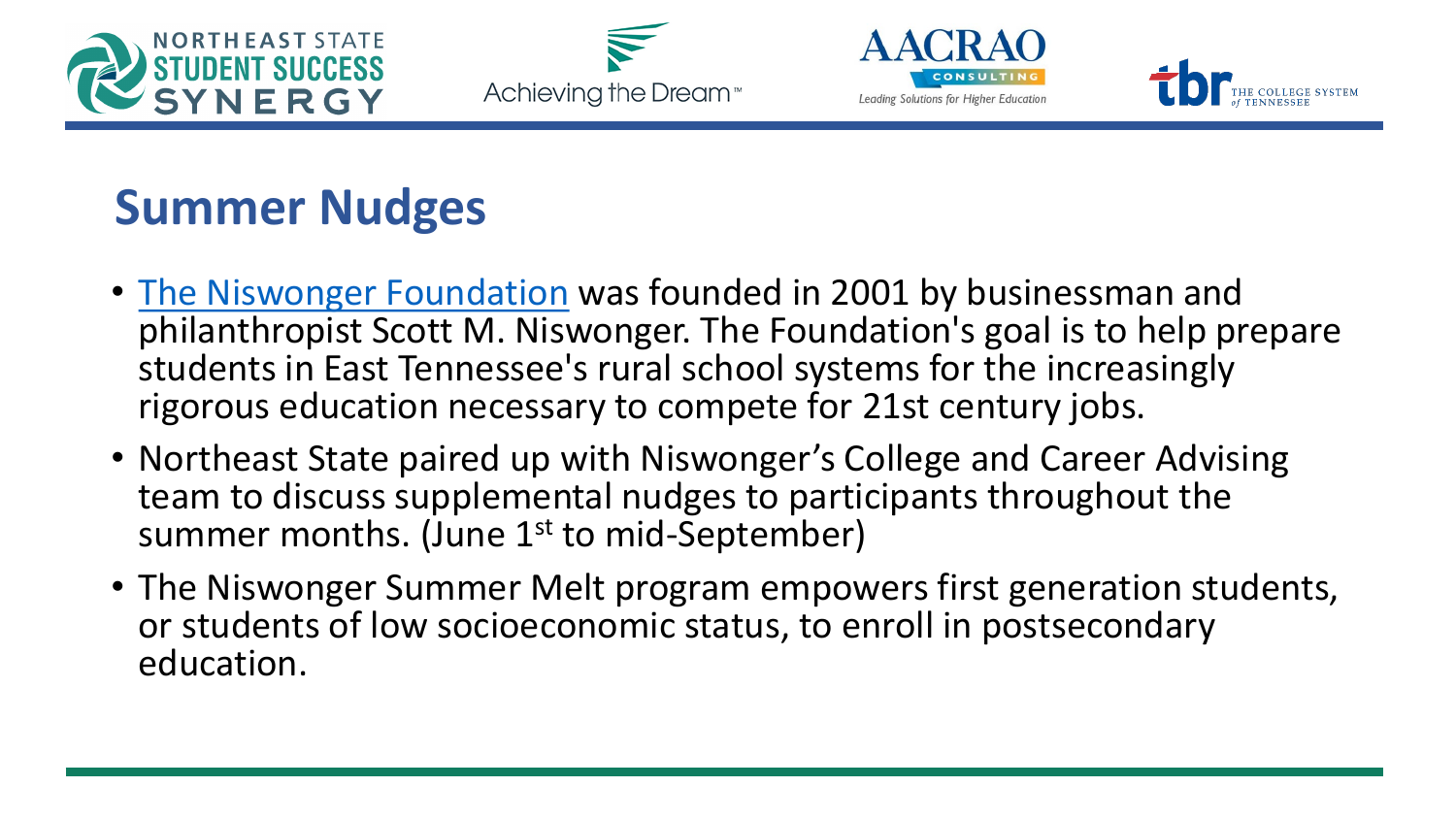







- Niswonger and NeSCC communicated with Summer Melt Program participants enrolling at Northeast State on the topics below:
	- $\checkmark$  Registering for Orientation
	- $\checkmark$  Documenting service hours for TN Promise
	- $\checkmark$  Downloading the Northeast State app
	- $\checkmark$  Checking student email accounts
	- $\checkmark$ Checking account balances
	- $\checkmark$  Reminding students to verify attendance
	- $\checkmark$  Highlighting available student services
	- [Financial Aid video](https://youtu.be/L9CqdPl-oNA)
	- [Admissions video](https://youtu.be/r_U6HtXfS6c)
	- [Advising Resource Center video](https://youtu.be/3CLGvxleKTQ)
	- [Veterans Affairs video](https://youtu.be/h7nWJntmtUE)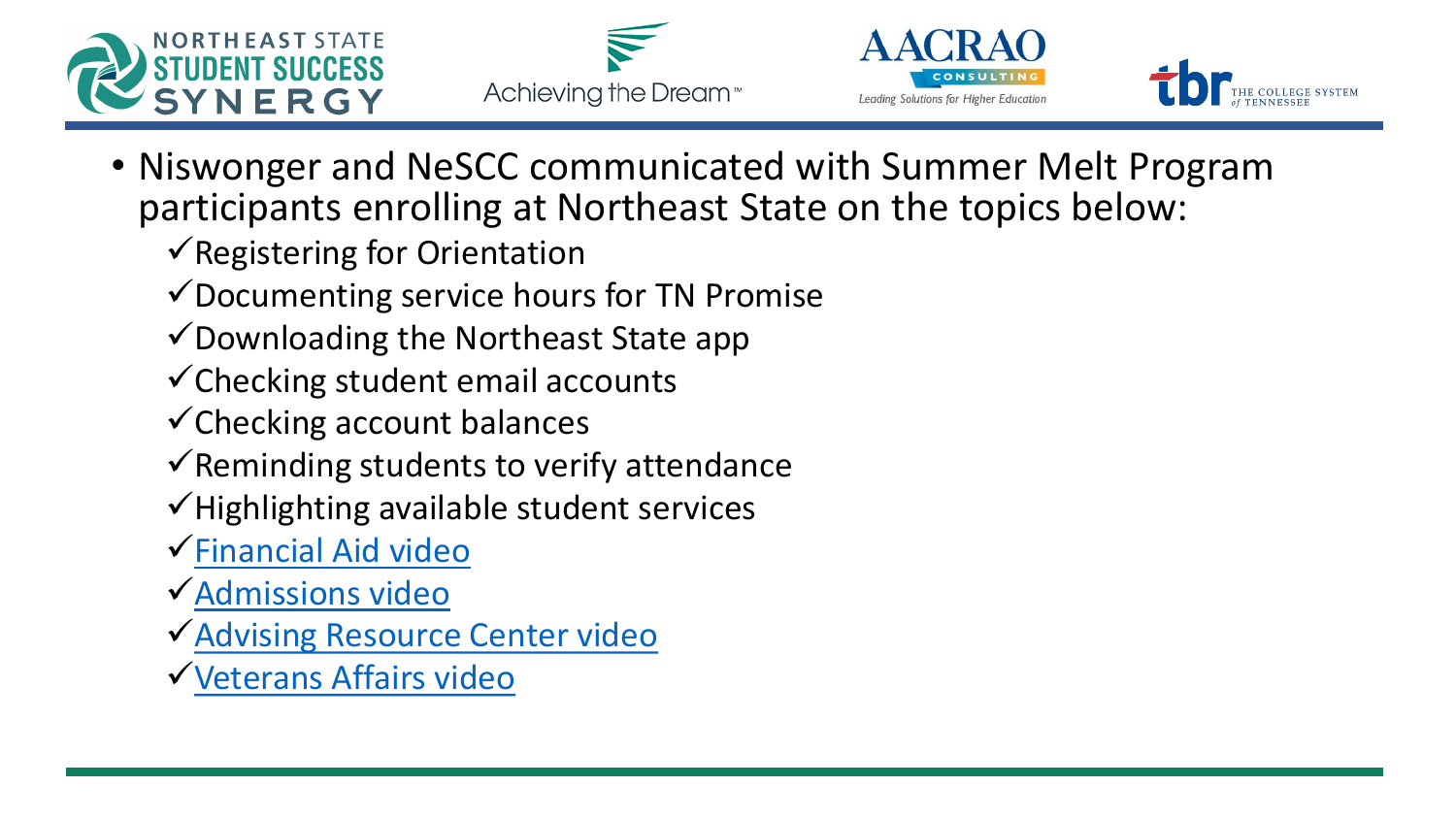







### **Results of the Summer Melt Program Nudges**

 $\cdot$  ⊙ Of the students that received the nudges – 83% enrolled at NeSCC

 $\cdot$ Those that did not receive the nudges - 55% enrolled at NeSCC

◆ Moving forward, we plan to have a communication plan in place for the next class of Niswonger graduates.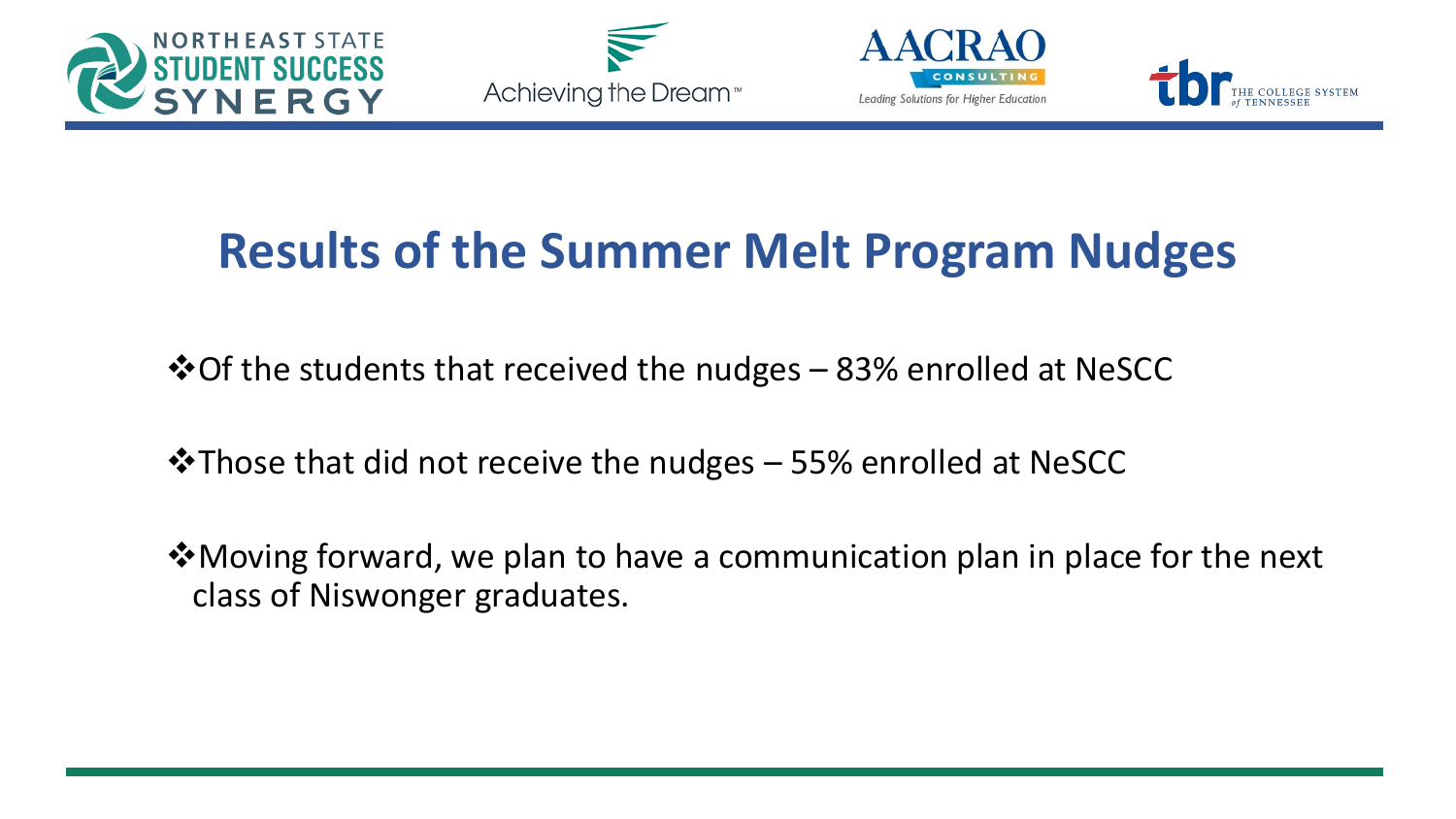







**OM** SignalVine Student Texting Initiative

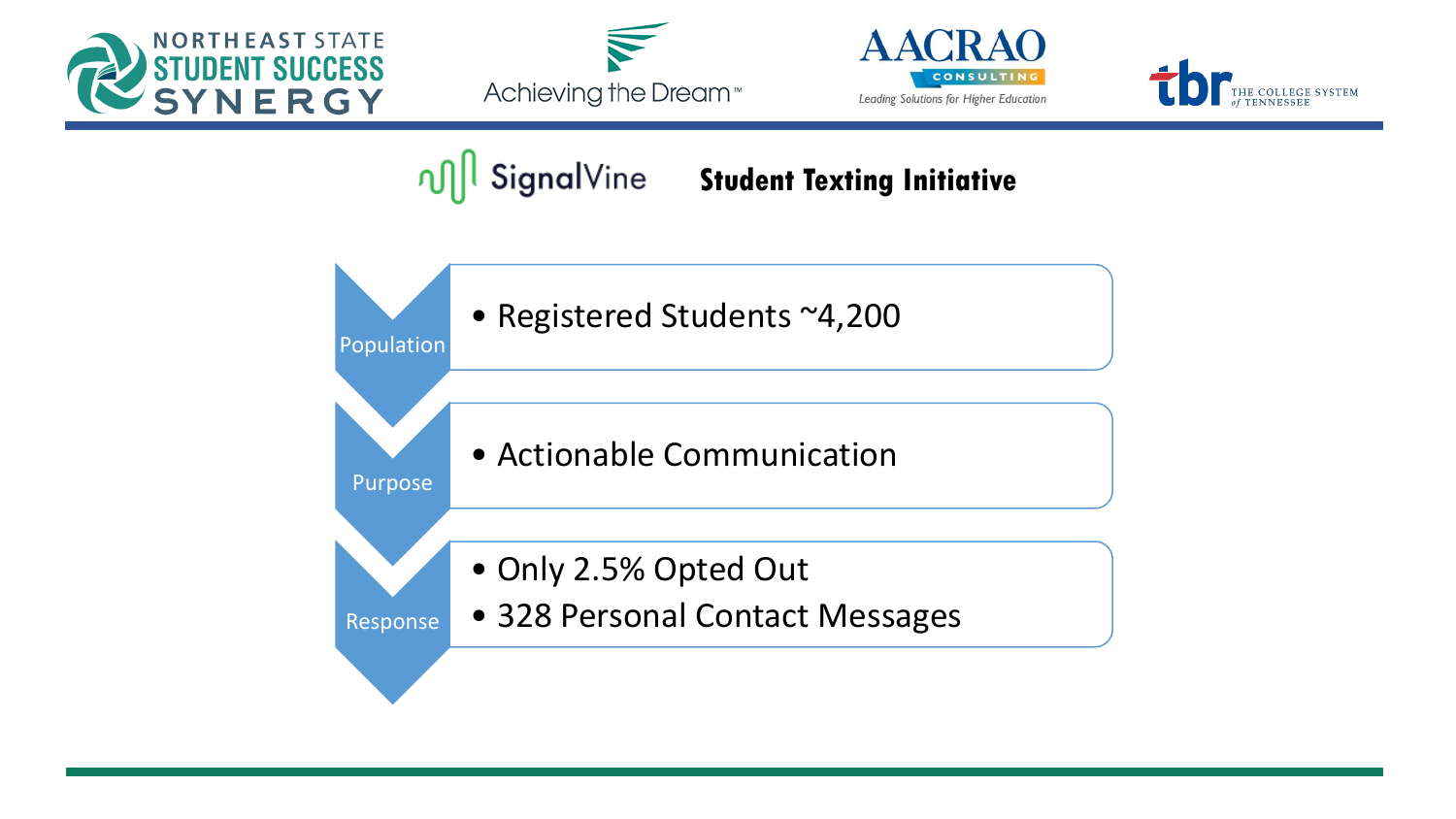

Provide Intervention

Provide Intervention







DC

#### ∩¶ SignalVine **Student Texting Initiative**  Have you thought about which classes you'll want to take next semester. Gracen? Make an Hi Samantha! Welcome to Northeast State. We will be sending you texts on Mondays with information and reminders. appointment with your advisor now through Degree Works! Registered-Students - 9/09/19 | 11:25 AM Registered-Students · 9/23/19 | 10:42 AM Save this number in your phone! Don't want these texts? Reply stop. Completion How do I drop a class Facilitate CompletionRegistered-Students - 9/09/19 | 11:25 AM Gracen Henry · 9/23/19 | 01:25 PM Have you thought about which classes you'll want to take next semester, Samantha? Make an appointment with your Gracen, you log into your My.Northeast account. In the middle of the page choose "Add or Drop advisor now through Degree Works! Classes" select Fall 2019 term and then submit. In the drop down box beside the course you are wanting to drop, select the drop option and then submit. Which class are you wanting to drop, can I Facilitate Registered-Students - 9/23/19 | 11:25 AM help you get signed up for tutoring or anything else to keep you in the class. Dropping below 15 hours is going to lengthen the time to get your degree. Math 1830 & accounting 2 Deidra Close - 9/23/19 | 02:40 PM Samantha Reed - 9/23/19 | 12:56 PM Can I talk to my advisor somehow about if I should drop or stay? Awesome! Make sure your advisor removes your hold or you still won't be able to register. Are you planning on getting a Gracen Henry · 9/23/19 | 02:44 PM course substitution for EDUC 1030? If you do, you will need to apply to graduate because after spring you are D.O.N.E.! YAY! Gracen, let me have the advising resource center call you to discuss. DC. Deidra Close - 9/23/19 | 03:01 PM Deidra Close - 9/23/19 | 02:50 PM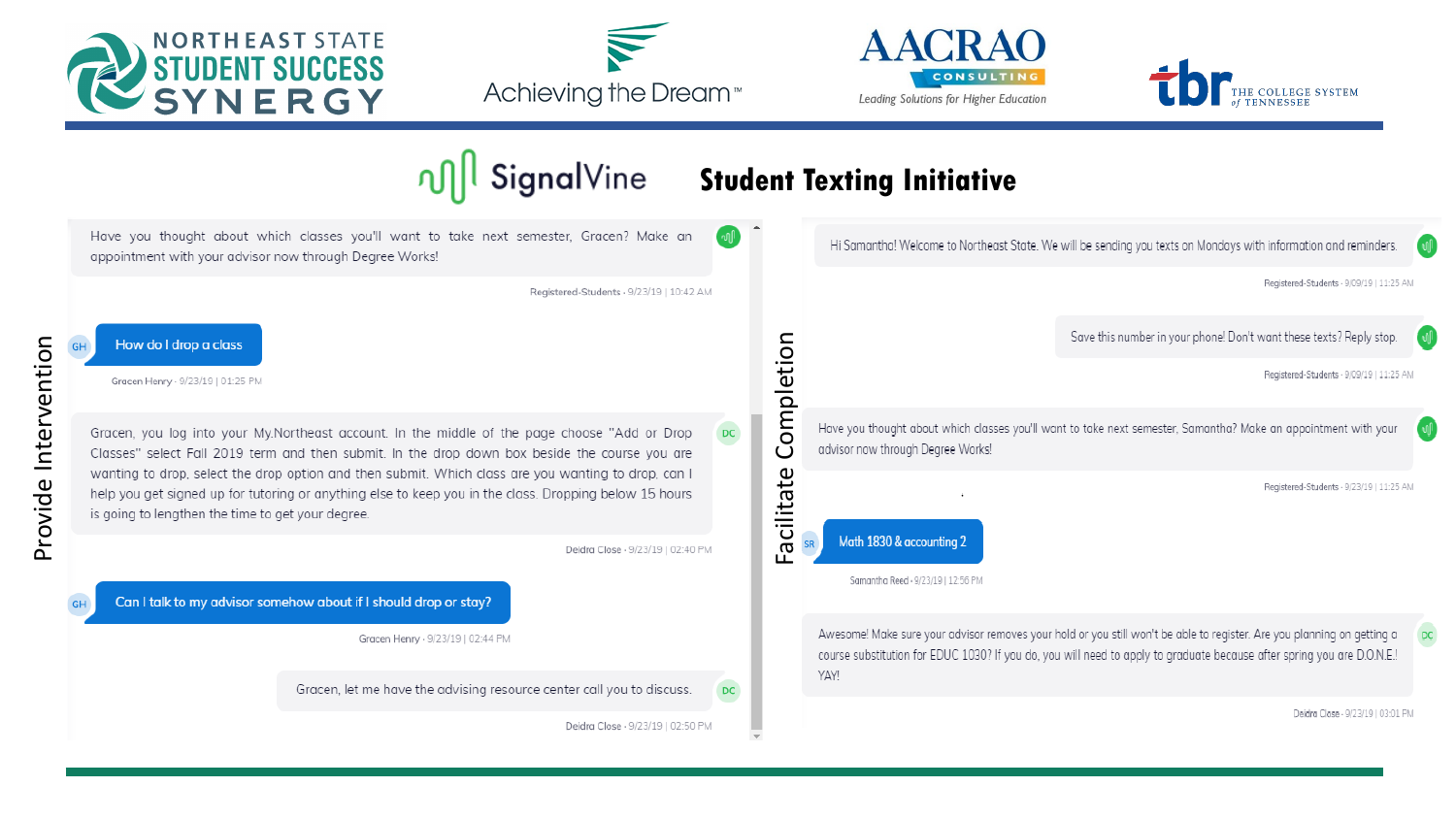







#### **n**<sub>1</sub> SignalVine Student Texting Initiative

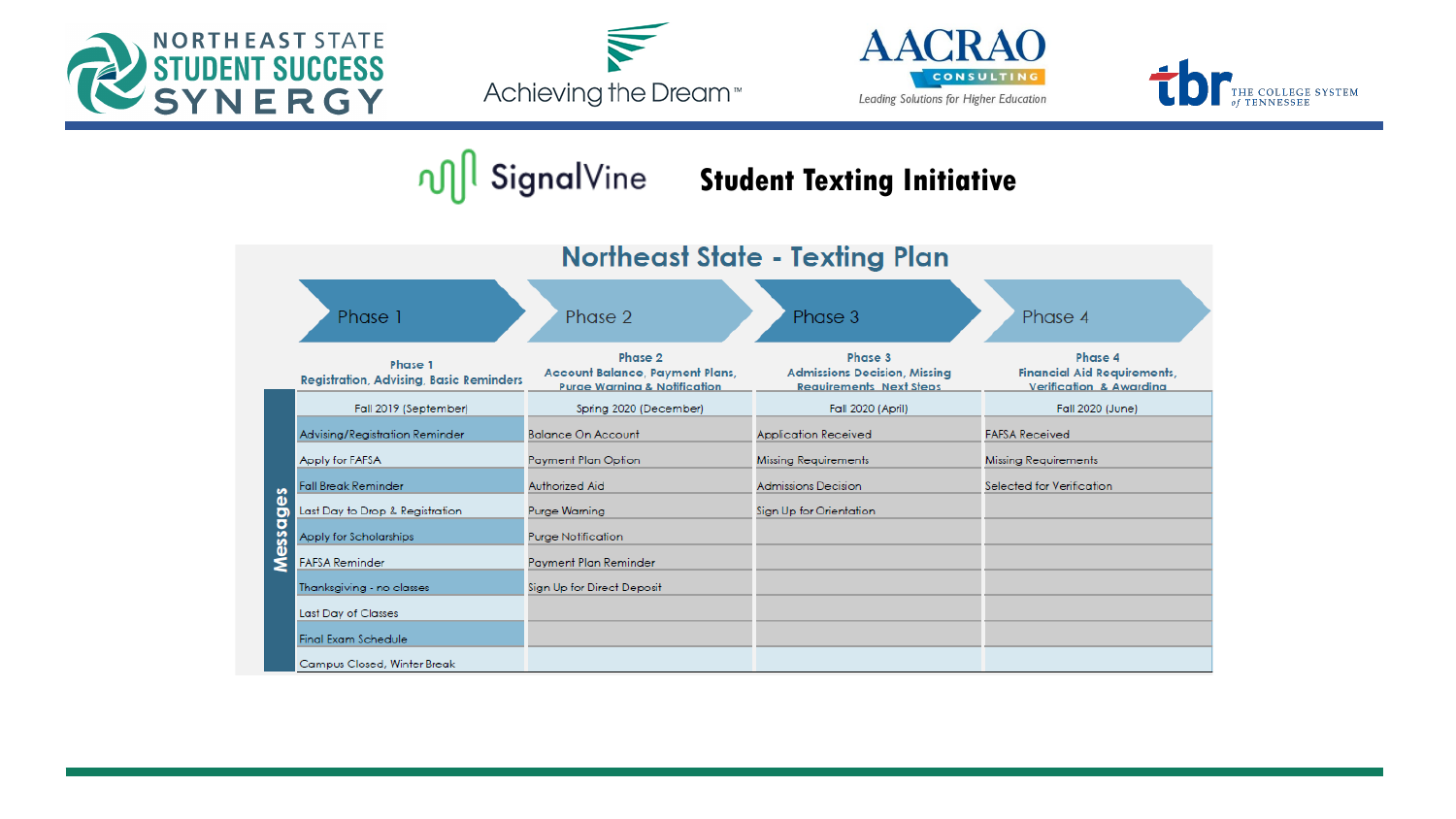







# **Advising Resource Center (ARC) Pilot Program for Holistic Advising**

#### **3 Target Populations Identified for Pilot:**

- **1) First-time, full-time University Parallel General (UNPA GEN)**
- **2) First-time, full-time Late Registrants (registered August 1st or later)**
- **3) First-time, full-time** *Early Bird* **participants**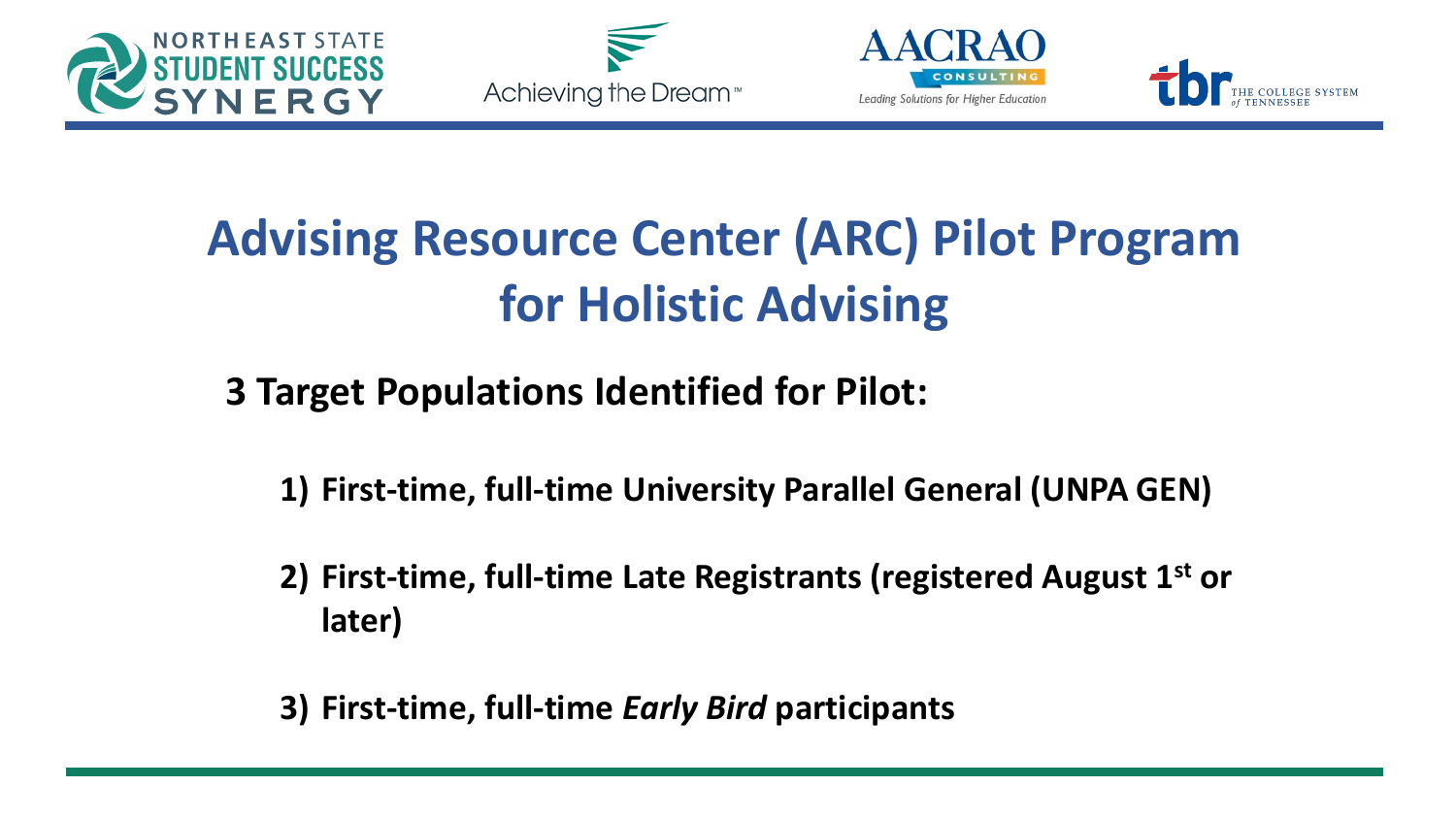







| <b>Target Student Group</b>                                                                                   | <b>Action to</b><br>be taken                    | <b>Action to be taken by</b>                           | <b>Number of</b><br>students impacted |
|---------------------------------------------------------------------------------------------------------------|-------------------------------------------------|--------------------------------------------------------|---------------------------------------|
| <b>UNPA Gen</b><br>(classification most often used for<br>undecided majors)                                   | Peer mentoring                                  | 2 AWS student workers trained for peer<br>mentoring    | 185                                   |
| <b>Late Registrants</b><br>(registered August 1 or later)                                                     | Success coaching                                | Julie Dykes – ARC Coach<br>Shawna Shafer - ARC Advisor | 217                                   |
| <b>Early Birds</b><br>(participated in pre-emptive<br>advising/registration before high<br>school graduation) | <b>Holistic</b><br>advising/success<br>coaching | Julie Dykes - ARC Coach<br>Shawna Shafer - ARC Advisor | 333                                   |

Note: Some students may meet criteria for 2 categories; ARC staff will determine which action best meets the needs for those students. Ex: If a student is both UNPA Gen and a Late Registrant, success coaching will be utilized; however, a UNPA Gen Early Bird will receive peer mentoring first.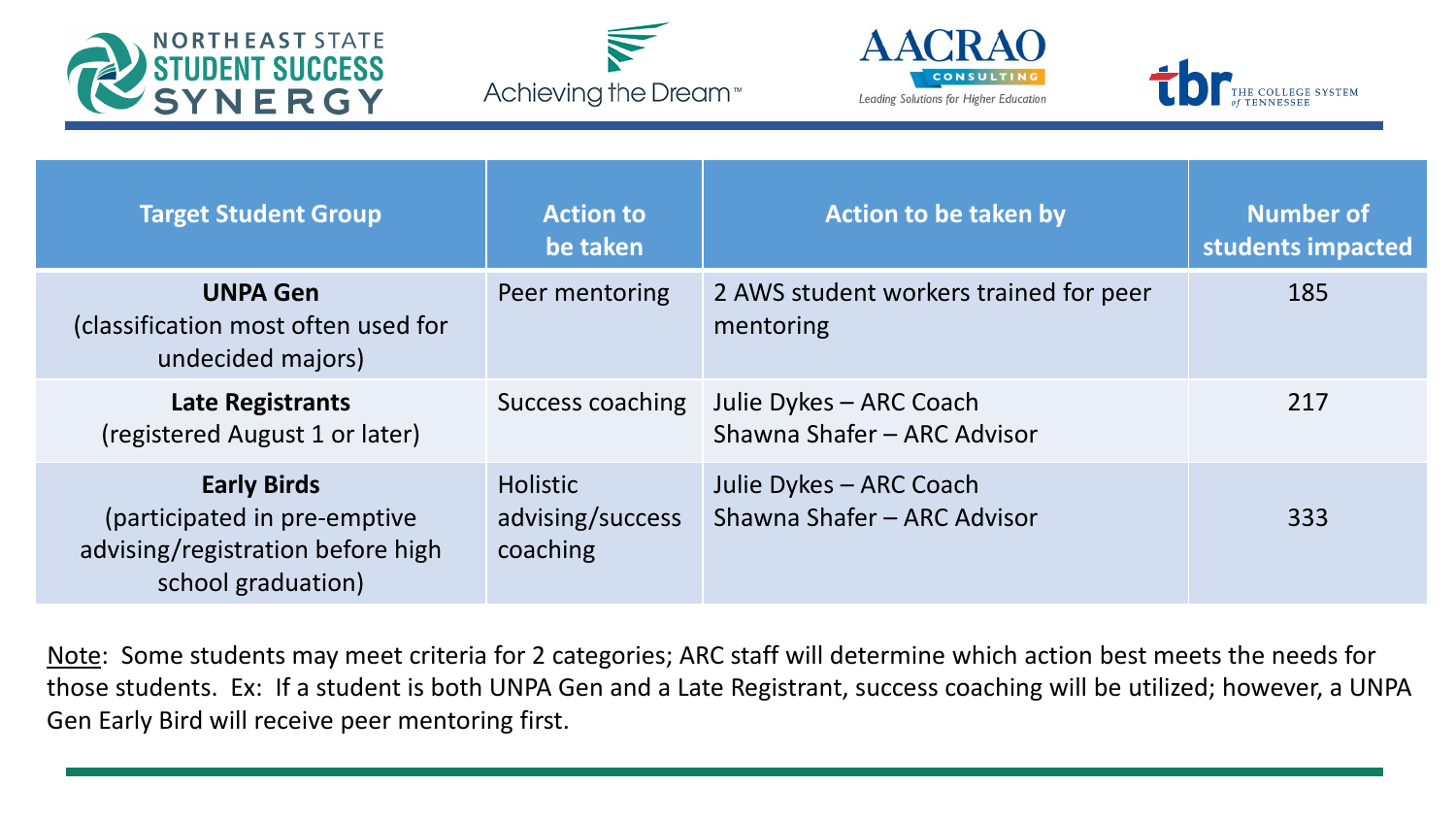







# **Advising Resource Center (ARC) Pilot Program for Holistic Advising**

#### **Expected Outcomes**

Data collected for the 2019-2020 academic year will serve as the baseline for this pilot; however, the initial expected result will be a fall to spring retention rate of 70% and a GPA of 2.0 or higher at the end of the Spring 2020 term.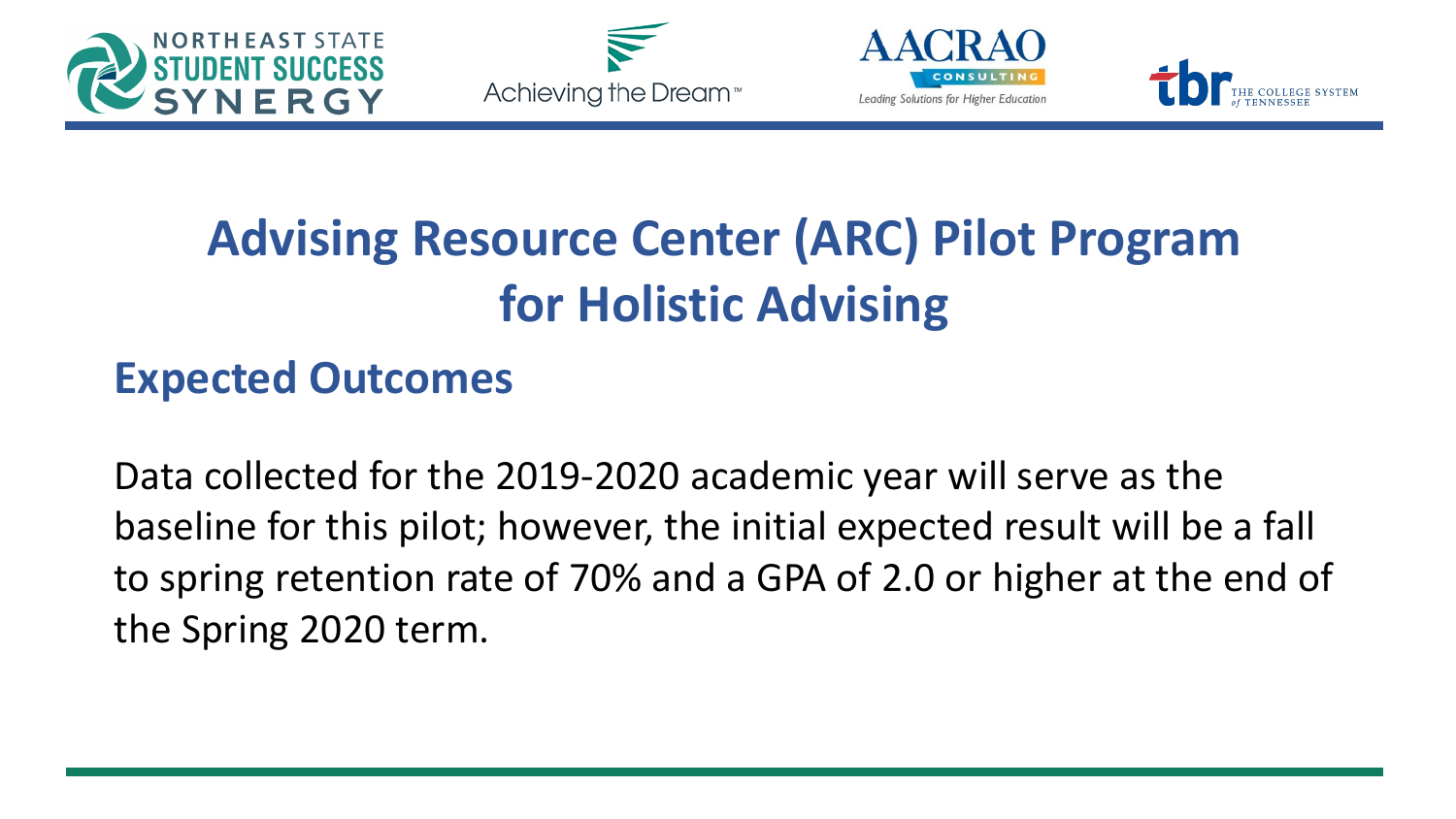







# **Offer EDUC 1030 College and Lifelong Learning in Dual Enrollment High Schools**

#### **Planning/Implementation Process**

- How can we increase enrollment in the University Parallel Dual Enrollment (UPDE) program?
- How can we provide additional Early Post-Secondary Opportunities (EPSOs) to our high school partners?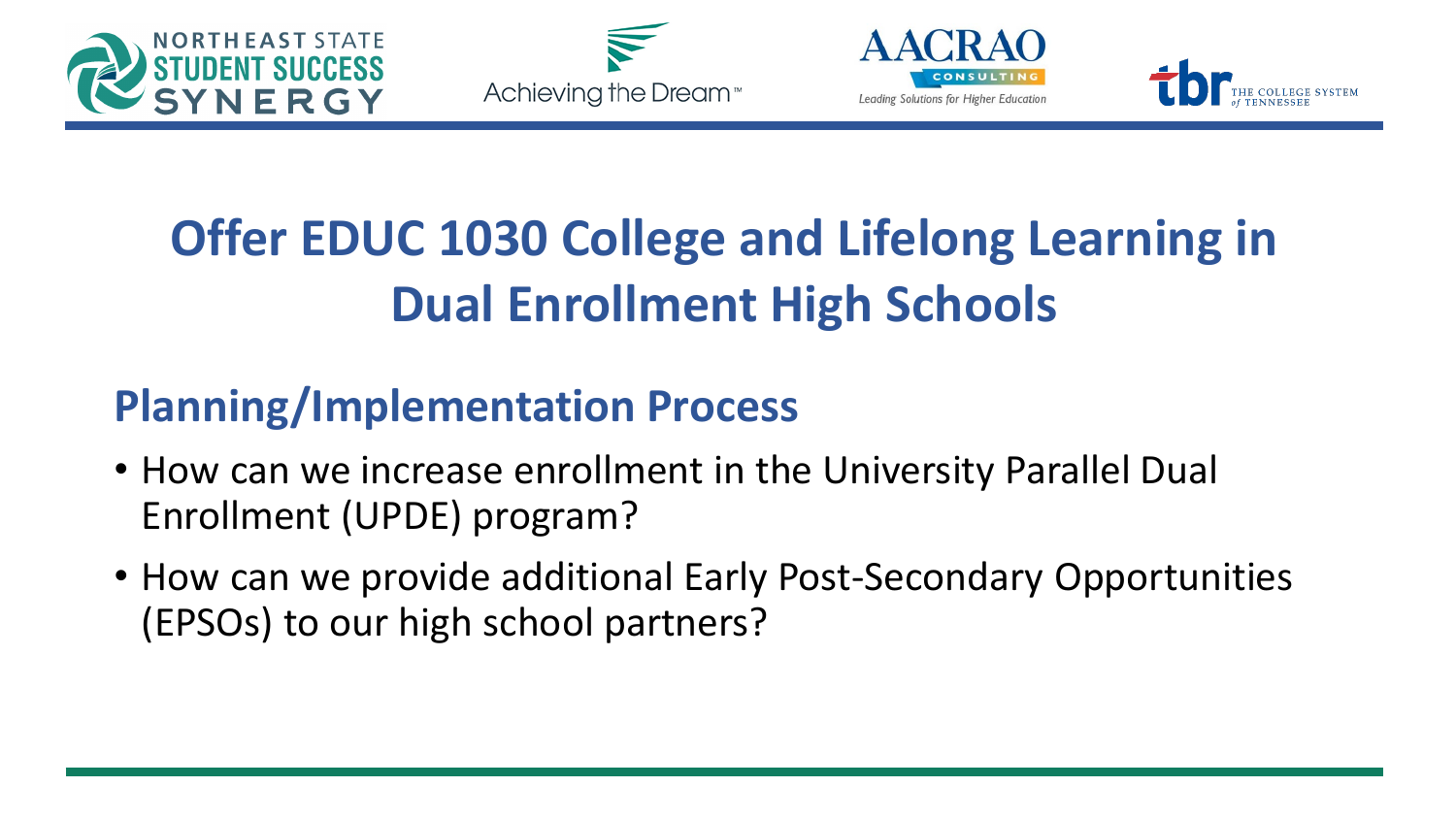







### **Why College and Lifelong Learning?**

- There are no pre-requisite requirements.
- The content for the course is outstanding!
- It's an additional EPSO for high schools to offer to their students.

### **College and Lifelong Learning at DB-Excel**

- We are teaching College and Lifelong Learning on-site at DB-Excel this semester to 15 students.
- The feedback is extremely positive!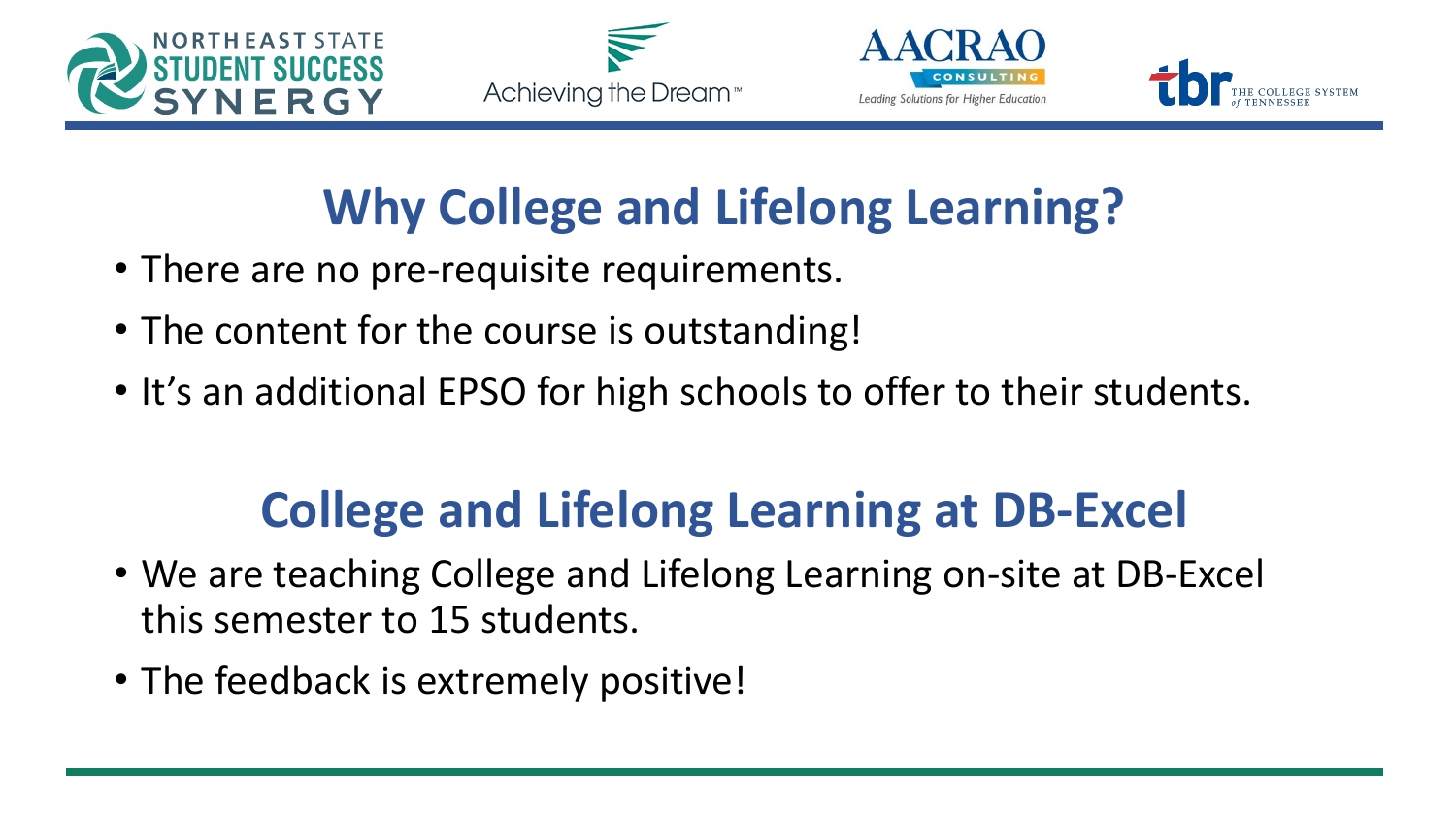







### **EDUC 1030 – Looking Ahead**

- DB-Excel, Daniel Boone High School, and Unicoi County High School plan to offer the course at their locations in Spring 2020.
- Tennessee Online Public School plans to offer an online section of the course to their students in Spring 2020.
- Sullivan East High School and Asbury Optional High School plan to offer the course in 2020-2021.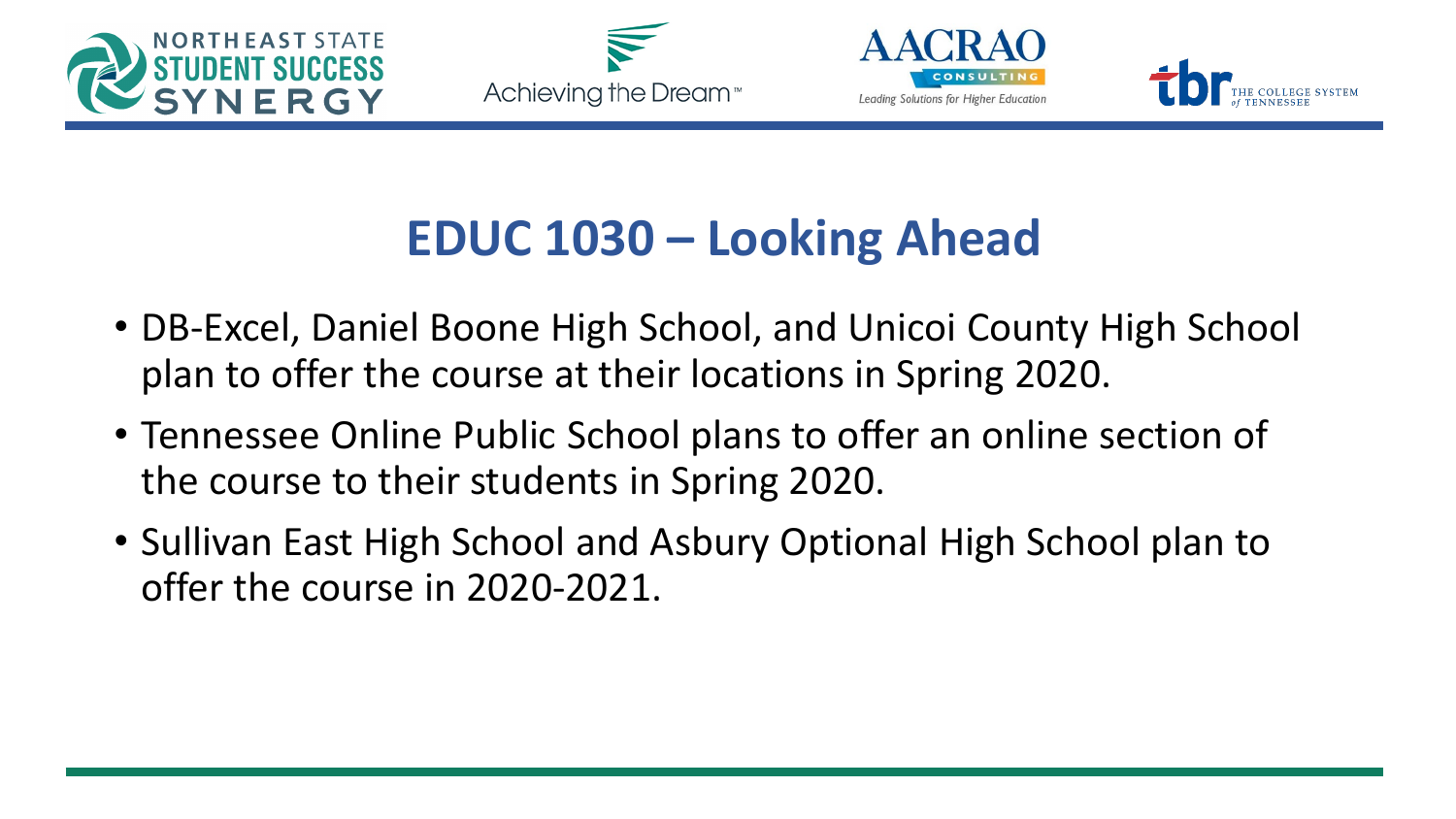







# **Retention**

# **Key Strategy 1**

Increase fall-to-fall retention rate of first-time freshmen (full-time and part-time) from 55.8% to 57.8% with targeted retention gains in underprepared, Pell-eligible, and students of color.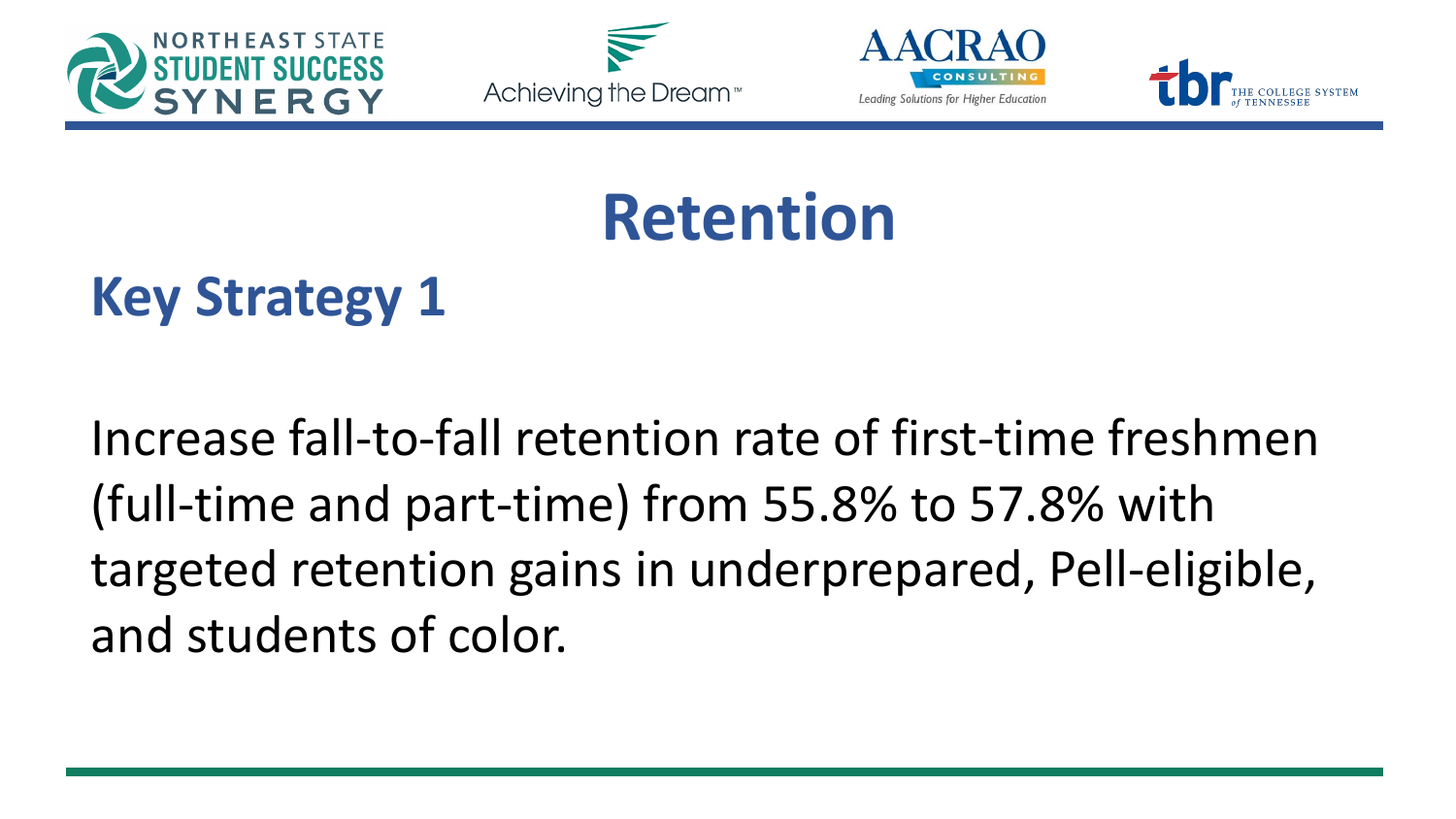







#### **Measurable Indicator of Progress**

- Retention of first-time freshmen (full-time and part-time).
- Retention within subpopulations will be tracked.

#### **Baseline Level (Fall 2017)**

• The baseline will be revisited when Fall 2018 cohort data is certified by TBR.

|       | Fall 2017 Cohort   Underprepared | <b>Pell-eligible</b> | Students of Color |
|-------|----------------------------------|----------------------|-------------------|
| 55.8% | 48.9%                            | 50.6%                | 43.8%             |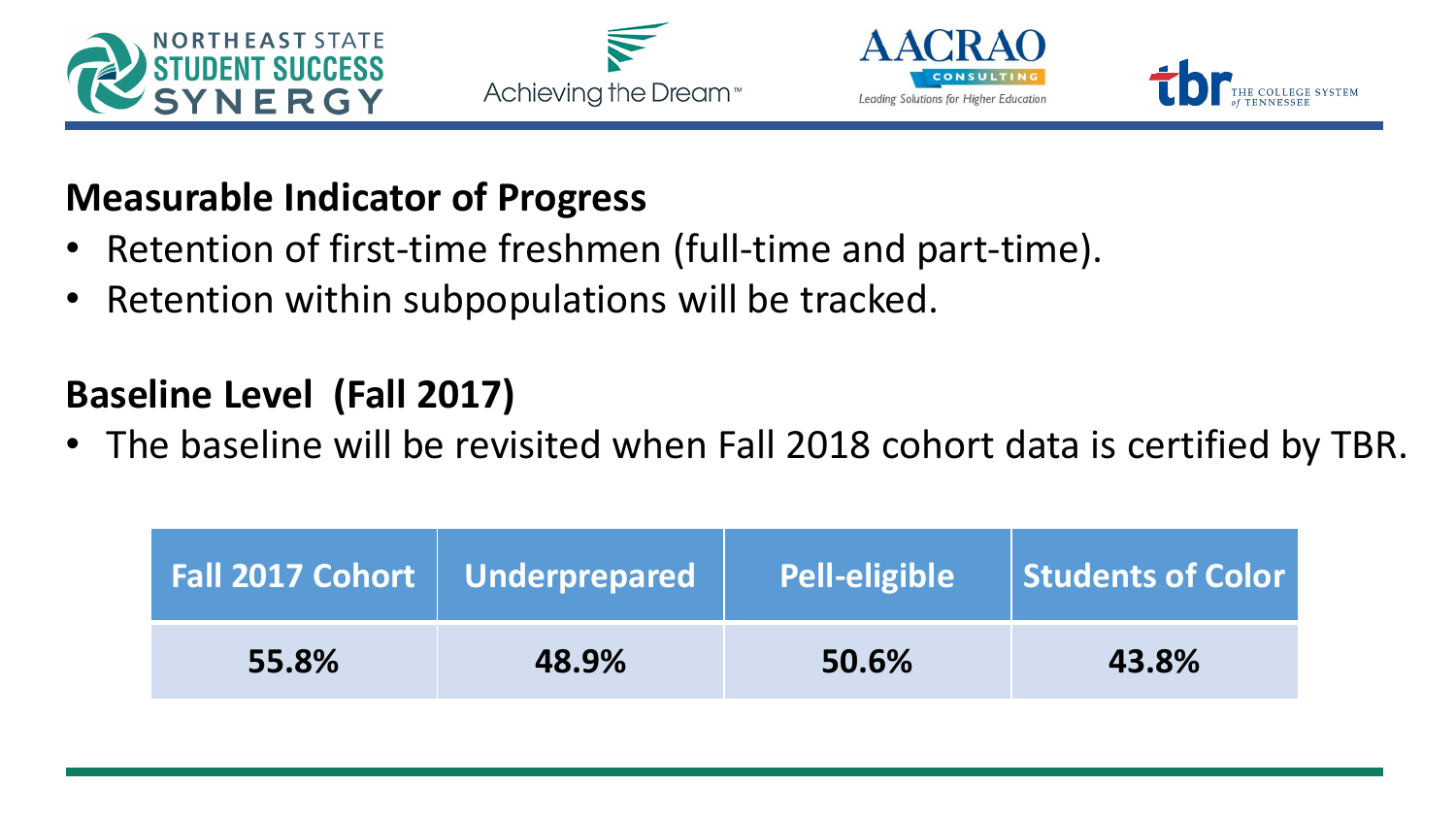







## **What We Have:**

#### **The Student Success Inventory lists 42 programs that are designed to address retention. [www.northeaststate.edu/synergy](http://www.northeaststate.edu/synergy)**

#### **A few examples of the many retention efforts implemented during summer 2019:**

- Faculty training on D2L Communication and Engagement Tools, Accessibility, Yuja, Discussion Boards, and other topics to impact retention.
- Implementation of Signal Vine text messaging system.
- Highest state-wide results for TN Achieves Summer Bridge Program
- Revised New Student Orientation summer sessions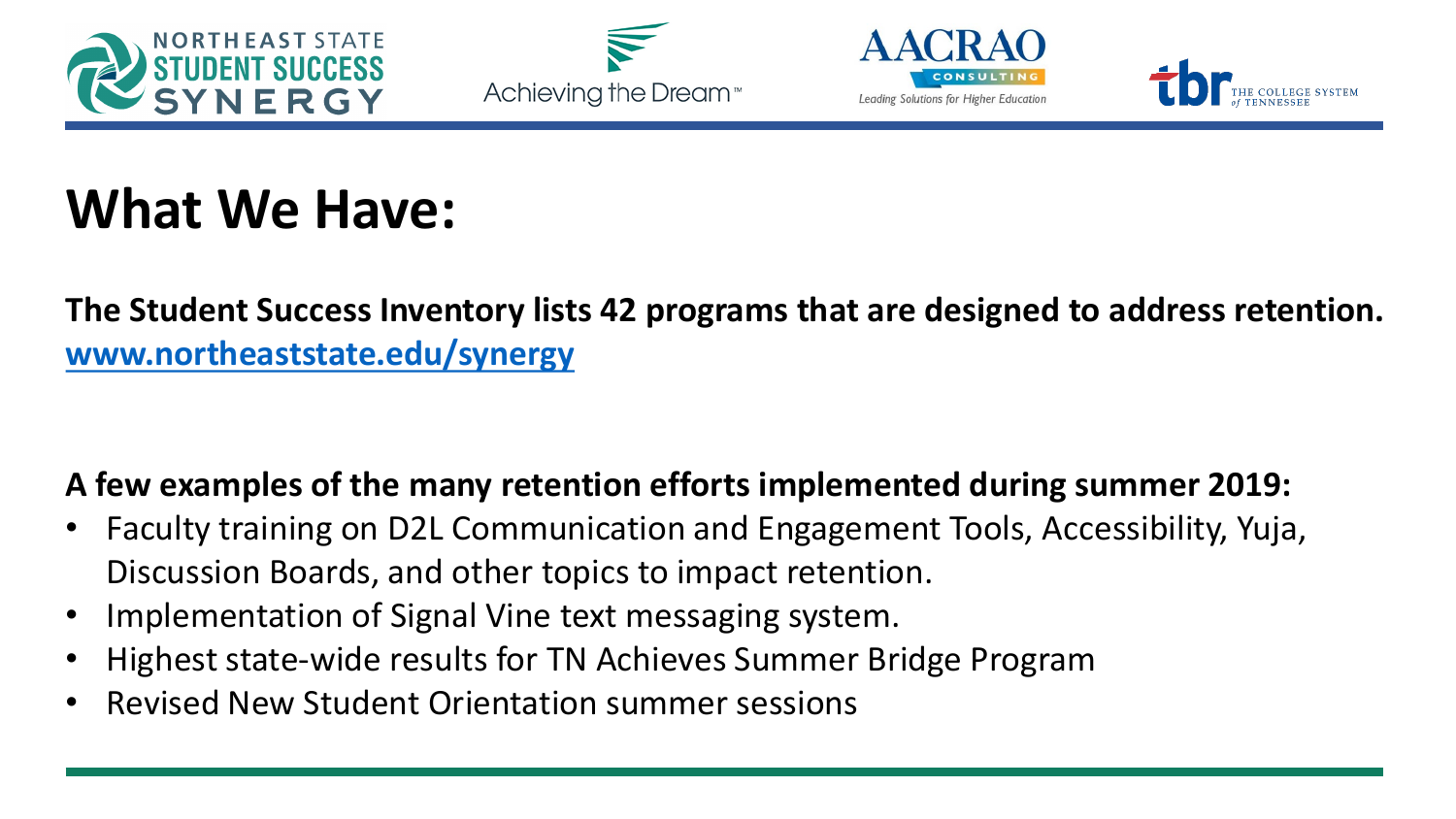







# **Retention**

### **Key Strategy 2**

### Increase Engagement of Part-time Students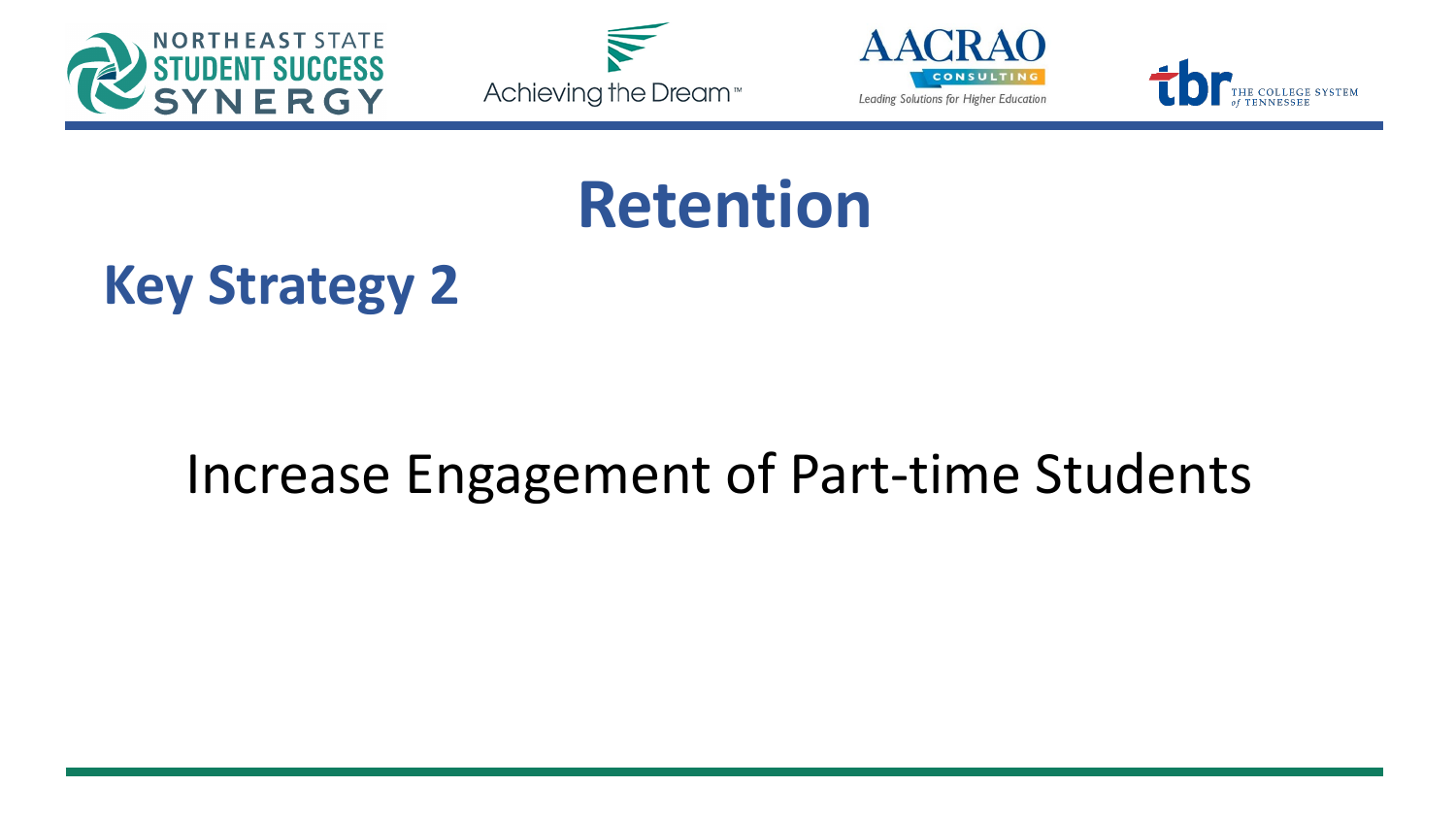







#### **Measurable Indicator of Progress**

• Student Interaction with academic and nonacademic support services

#### **2019-2020**

- Establish baseline level of student engagement
- Create part-time pathways for completion
- Collect student engagement data from multiple areas on campus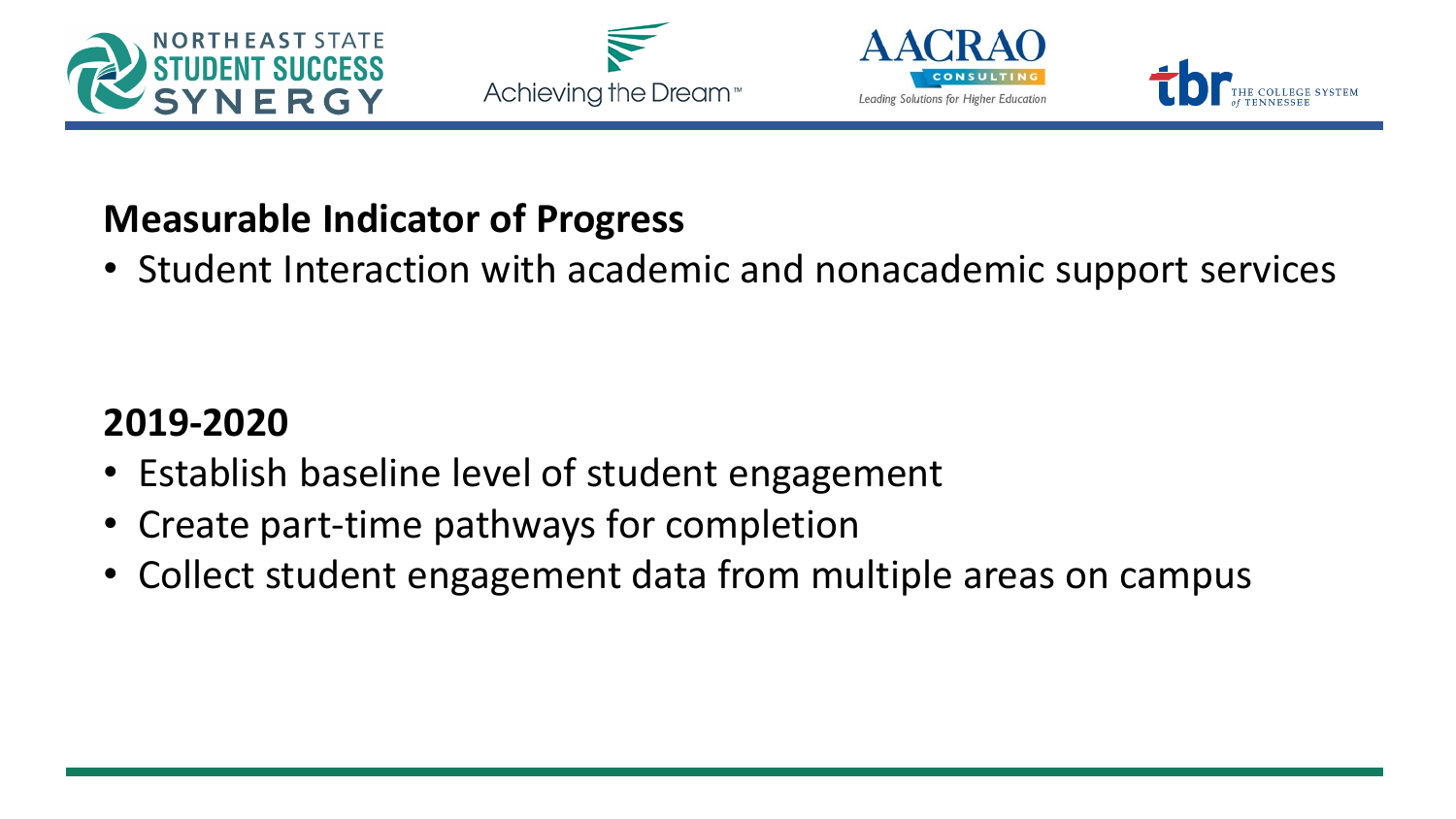







| Points of Engagement - partial initial list for data collection |                                            |  |  |  |
|-----------------------------------------------------------------|--------------------------------------------|--|--|--|
| <b>Advising Resource Center</b>                                 | <b>Career Services</b>                     |  |  |  |
| <b>Appointment Plus Scheduling</b>                              | <b>Veteran Services</b>                    |  |  |  |
| <b>The Learning Center</b>                                      | <b>Signal Vine Text Messaging System</b>   |  |  |  |
| <b>Scholarship Office</b>                                       | <b>Keeping Our Promise Student Mentors</b> |  |  |  |
| <b>Student Needs Office</b>                                     | <b>TN Reconnect Mentors</b>                |  |  |  |
| <b>TRIO</b>                                                     | <b>Physical Education Facilities</b>       |  |  |  |
| <b>Financial Aid Office</b>                                     | <b>New Student Orientation</b>             |  |  |  |